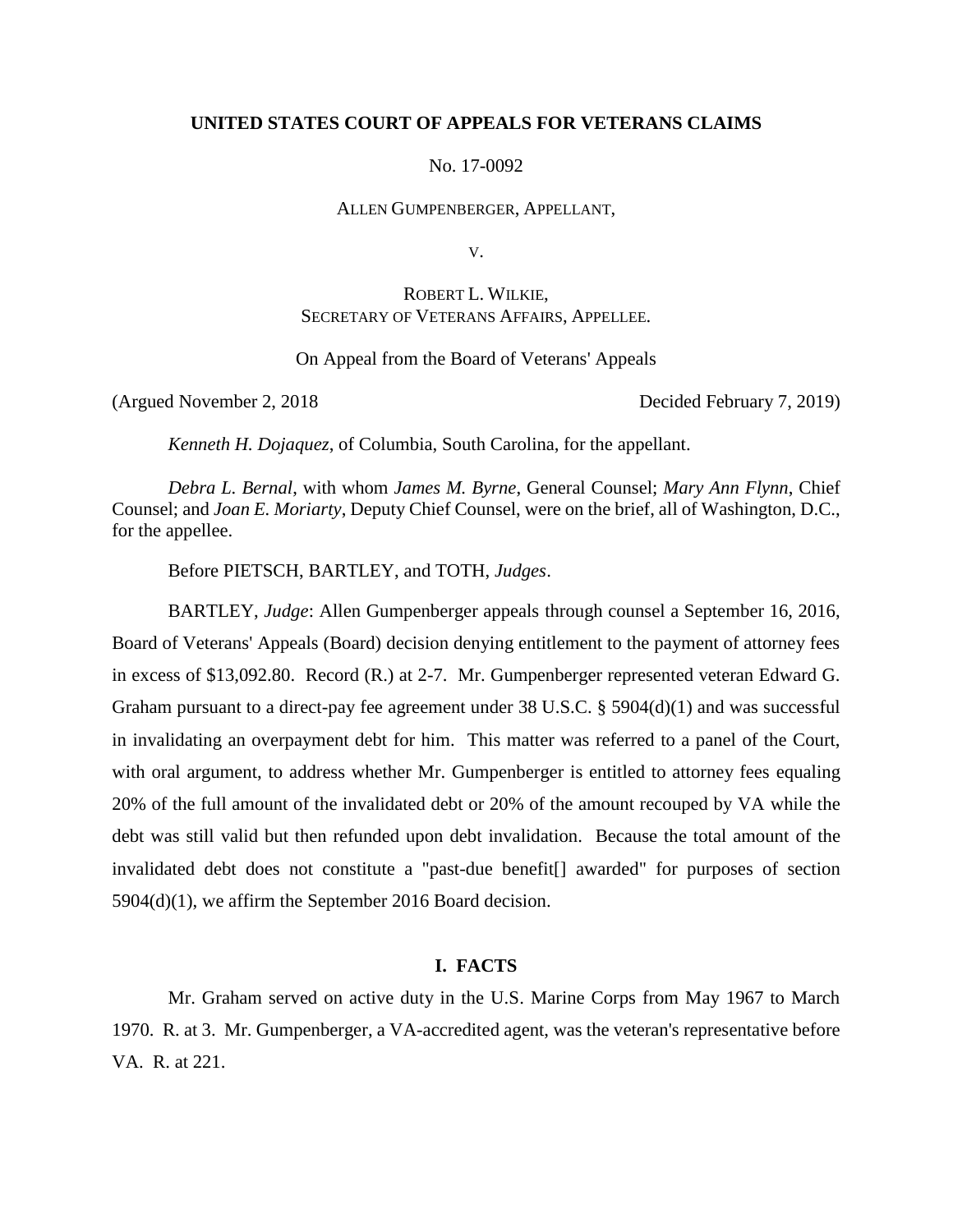In January 2009, a VA regional office (RO) advised Mr. Graham that law enforcement authorities had identified him as a fugitive felon because he was the subject of a warrant that had been outstanding since March 1992. R. at 468-70. As a result, under 38 U.S.C. § 5313B(a), the RO proposed to discontinue Mr. Graham's disability compensation benefits retroactive to December 27, 2001, the date that he was initially awarded those benefits, R. at 468-70. The next month, the RO was notified that the issuing trial court cancelled the warrant effective February 4, 2009. R. at 451.

In May 2009, the RO issued a rating decision implementing the proposed discontinuation of VA benefits during the period that Mr. Graham was receiving disability compensation and had an active felony warrant—i.e., between December 27, 2001, and February 4, 2009—resulting in the creation of an overpayment debt against him. R. at 439-41. Later that month, a VA debt management center informed him that the amount of the debt was \$199,158.70, which would be recouped by withholding a portion of his monthly disability compensation benefits beginning in August  $2009$ <sup>1</sup> R. at 437. Mr. Graham timely appealed the validity of the debt to the Board. R. at 421 (June 2009 Notice of Disagreement (NOD)), 339-54 (January 2010 Statement of the Case (SOC) finding the debt valid), 337 (January 2010 Substantive Appeal).

In January 2011, Mr. Gumpenberger began representing Mr. Graham before VA in this matter. R. at 221, 308, 310, 312, 314. Mr. Graham entered into a fee agreement with Mr. Gumpenberger that provided that the fee for representation would be "20[%] of all past due benefits awarded to me as a result of winning my appeal as provided in 38 C.F.R.  $\S$  14.636.<sup>"2</sup> R. at 312.

After further development, *see* R. at 167, the Board in September 2013 issued a decision finding the overpayment debt invalid because Mr. Graham was not aware of the outstanding warrant until VA notified him of it and, therefore, was not a fugitive felon for VA purposes. R. at 166-70. The Board therefore waived the entire debt against him. *Id*. By that point, however, VA

<sup>&</sup>lt;sup>1</sup> Absent a waiver of indebtedness, VA shall collect debts resulting from an individual's participation in a VA benefit program by deducting or offsetting the amount of indebtedness from any current or future VA benefit payments to the debtor. *See* 38 U.S.C. § 5314; 38 C.F.R. §§ 1.911 (2018), 1.912a (2018).

<sup>&</sup>lt;sup>2</sup> The Board found the fee agreement valid. R. at 3. Because there is no dispute as to the fee agreement's validity, *see* Secretary's Brief (Br.) at 5-6, the Court will not address that issue further. *See Pederson v. McDonald*, 27 Vet.App. 276, 281-86 (2015) (en banc) (declining to review the merits of an issue not argued on appeal); *Cacciola v. Gibson*, 27 Vet.App. 45, 48 (2014) (same); *Grivois v. Brown*, 6 Vet.App. 136, 138 (1994) (explaining that the Court has discretion to deem abandoned issues not argued on appeal).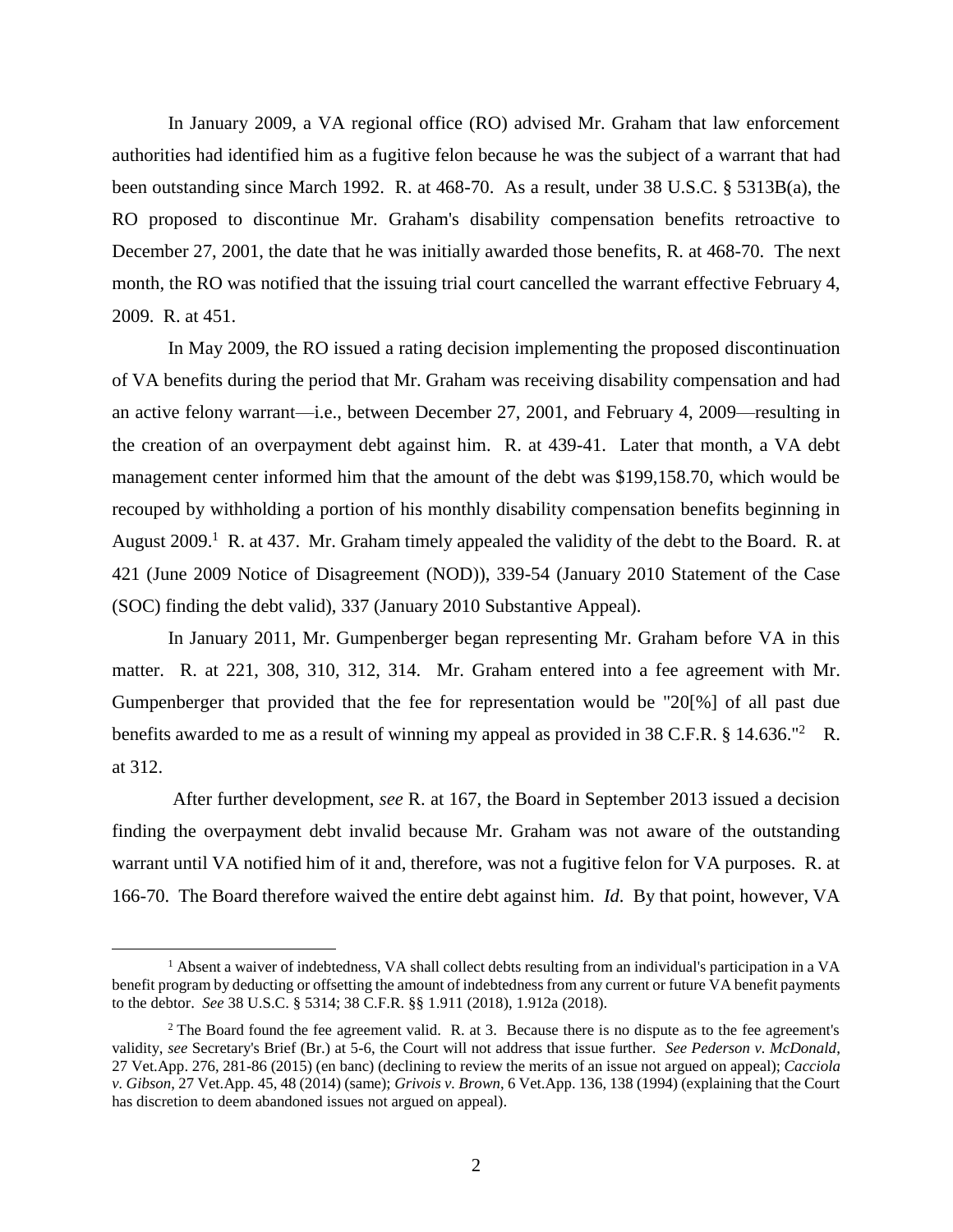had recouped \$65,464 from Mr. Graham to repay the now invalidated overpayment debt. *See* R. at 136.

In February 2014, the RO implemented the Board decision. R. at 144-47. An accompanying VETSNET Compensation and Pension Award worksheet listed the "Net Effect of Award as of Generation" and the "potential net award entitlement" as \$199,158.70. R. at 142-43. A "Retro-(O/P) Award Calculations" worksheet also listed the same amount. R. at 150.

In April 2014, the RO sent Mr. Graham a letter regarding the direct payment of attorney fees to Mr. Gumpenberger for his successful representation of the veteran in invalidating the overpayment debt. R. at 135-36. The RO found the January 2011 direct-pay fee agreement to be valid, but explained that Mr. Gumpenberger was only entitled to receive 20% of the \$65,464 that had been erroneously collected during the appeal—i.e., \$13,092.80—rather than 20% of the invalidated debt amount of \$199,158.70—i.e., \$39,831.74—because "the grant of benefits [did] not result in a past-due cash benefit in the amount of \$199,158.70." R. at 136. Mr. Gumpenberger timely appealed that decision, arguing that he was entitled to payment of attorney fees equal to 20% of the entire invalidated debt and not 20% of the amount erroneously collected during the appeal. R. at 128 (April 2014 NOD), 89-107 (July 2014 SOC upholding the RO's calculation), 85- 88 (August 2014 Substantive Appeal).

In September 2016, the Board issued the decision currently on appeal, which denied payment of attorney fees in excess of \$13,092.80 for Mr. Gumpenberger's representation of Mr. Graham in the overpayment debt action. R. at 3-7. The Board concluded that Mr. Gumpenberger was only entitled to receive 20% of the amount recouped from the veteran during the appeal of the overpayment determination because the veteran "had already been awarded the \$199,158.70 in disability compensation," invalidation of the overpayment debt did not constitute "the award of that amount as a new disability benefit," and only "the total monies collected to repay the debt . . . represents the past-due cash benefits awarded to the [v]eteran." R. at 6-7. This appeal followed.<sup>3</sup>

<sup>&</sup>lt;sup>3</sup> Mr. Graham did not contest Mr. Gumpenberger's claim for additional attorney fees before VA, nor did he seek to intervene in this appeal. On June 19, 2018, after the case had been submitted to the Court for decision, Mr. Graham passed away.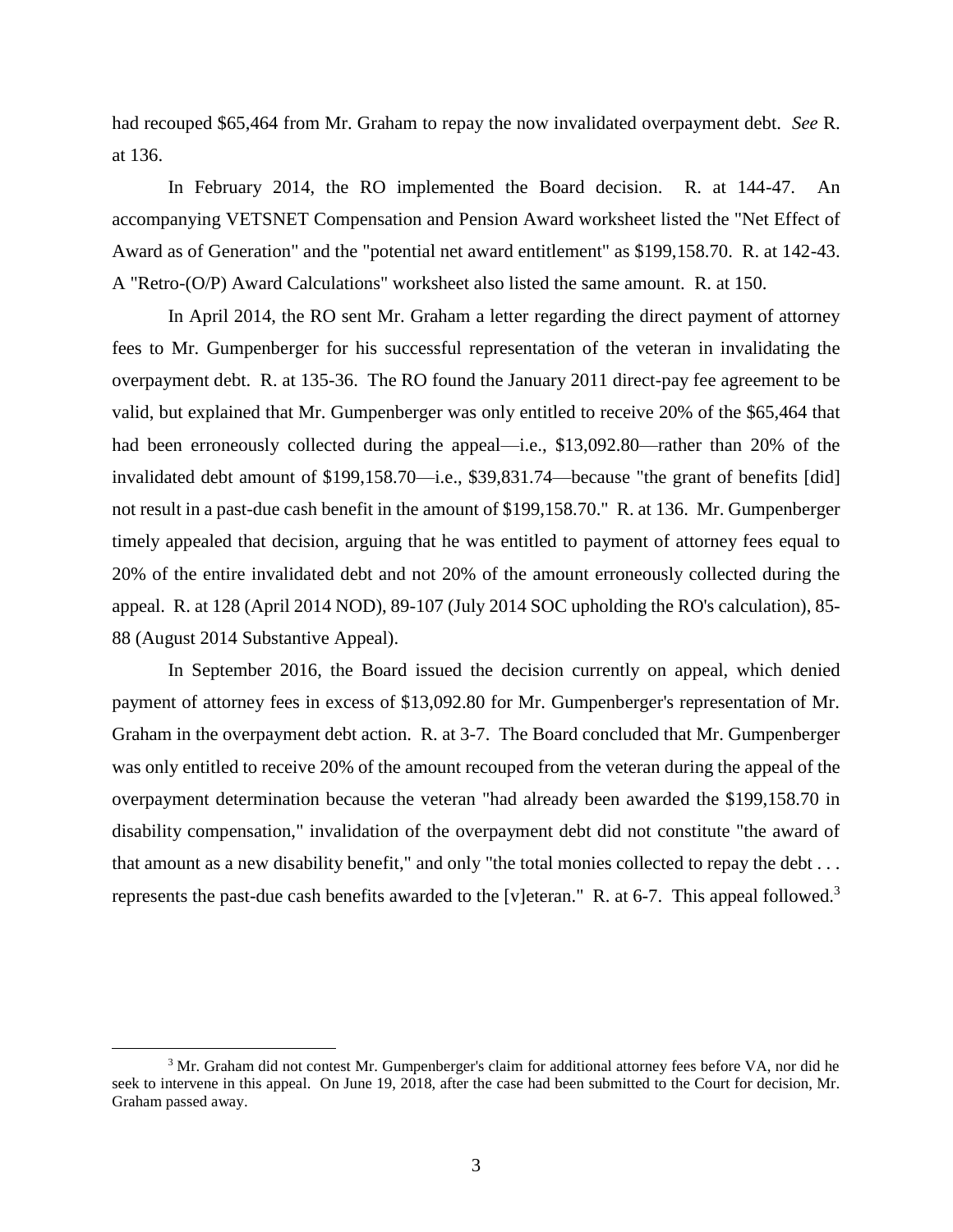#### **II. ANALYSIS**

Generally, after an NOD is filed in a case, an agent or attorney may charge and receive a fee for representation of a claimant in that case before VA. 38 U.S.C. § 5904(c)(1); *see* 38 C.F.R. § 14.636(c) (2018). The fee must be reasonable and "may be based on a fixed fee, hourly rate, a percentage of benefits recovered, or a combination of such bases." 38 C.F.R. § 14.636(e). However, if the agent or attorney would like payment of the fee directly from VA (direct-pay fee agreement), the total fee payable to the agent or attorney must come "directly from any past-due benefits awarded on the basis of the claim," 38 U.S.C. § 5904(d)(2)(A)(i); must be "contingent on whether or not the matter is resolved in a manner favorable to the claimant," 38 U.S.C. § 5904(d)(2)(A)(ii); and "may not exceed 20[%] of the total amount of any past-due benefits awarded on the basis of the claim," 38 U.S.C. § 5904(d)(1). *See Ravin v. Wilkie*, 30 Vet.App. 310, 313 (2018).

The dispute in this case arises from the parties' disagreement over the meaning of the phrase "total amount of any past-due benefits awarded on the basis of the claim" as regards a direct-pay fee agreement under section 5904(d). Mr. Gumpenberger principally argues that the phrase encompasses non-cash benefits such as the change in fugitive felon status that resulted in the invalidation of the overpayment debt in this case, thereby entitling him to 20% of the \$199,158.70 debt invalidated by the Board. As support for his interpretation, Mr. Gumpenberger relies on the U.S. Court of Appeals for the Federal Circuit's decisions in *Snyder v. Nicholson*, 489 F.3d 1213 (Fed. Cir. 2007), and *Jackson v. McDonald*, 635 Fed.App'x. 858 (Fed. Cir. 2015) (nonprecedential); VA's definitions of "benefit" and "claim" in 38 C.F.R. § 20.3(e) and (f); and the RO's initial characterization, in decisional documents, of the benefit awarded in this case. Apellant's Br. at 3-7; Reply Br. at 1-3.

The Secretary asserts that the total amount of the invalidated overpayment debt does not constitute a "past-due" benefit awarded to Mr. Graham because the \$199,158.70 debt was not unpaid and owed to the veteran when the debt was invalidated. Instead, the Secretary contends that the "past-due" benefit awarded to Mr. Graham was the \$65,464 that was erroneously recouped during the course of the appeal and then paid to Mr. Graham upon invalidation of the debt. Secretary's Br. at 8-11. For the reasons that follow, the Court agrees with the Secretary.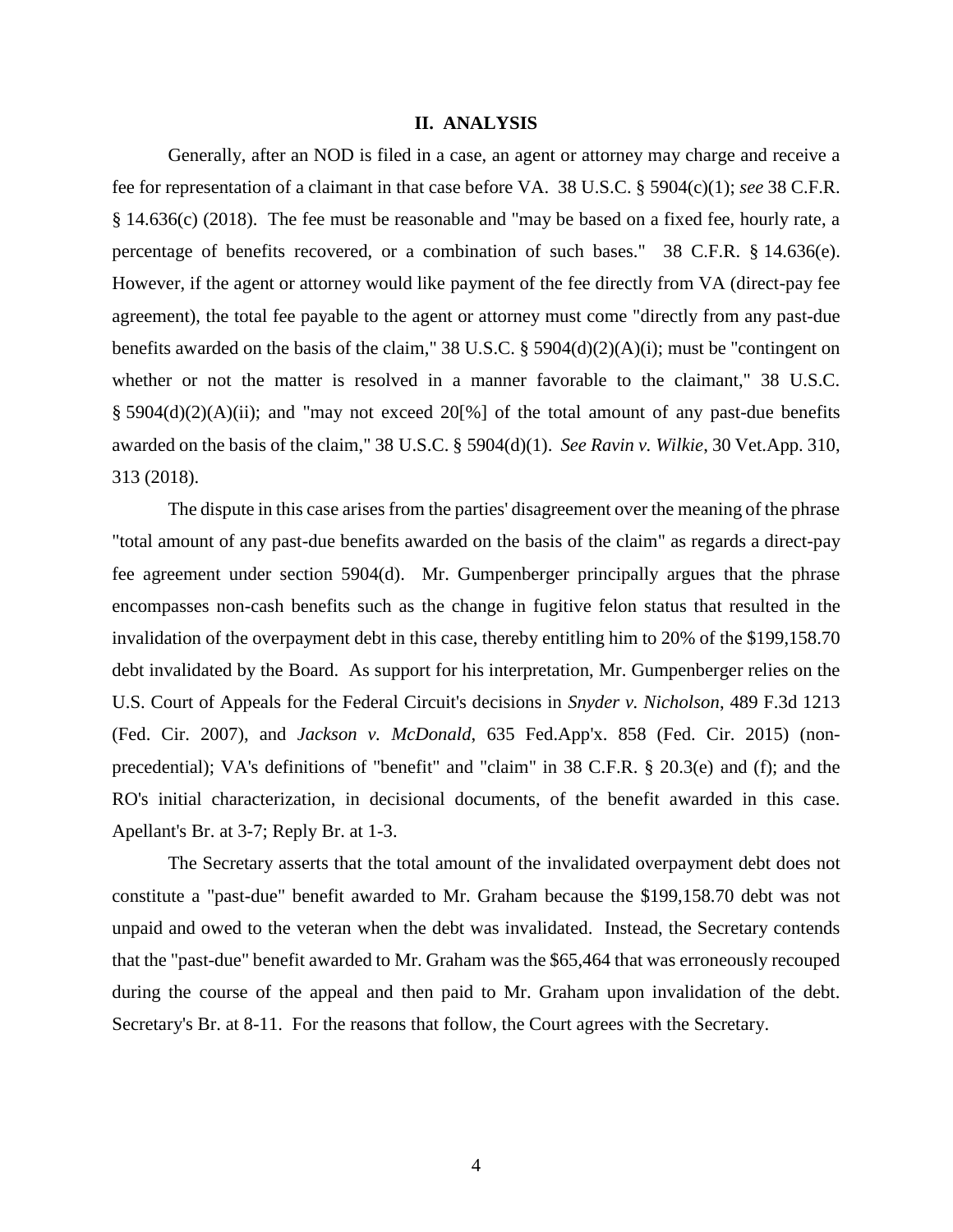A. "Past-Due Benefits Awarded on the Basis of the Claim" Refers to Unpaid Benefits

As outlined above, with certain restrictions not relevant here, an agent or attorney who enters into a direct-pay fee agreement with a claimant may be paid a fee equivalent to a reasonable percentage of "the total amount of any past-due benefits awarded on the basis of the claim." 38 U.S.C. § 5904(d)(1).

In *Snyder*, the Federal Circuit examined that phrase in the context of a fee dispute stemming from representation of an incarcerated veteran in a claim for service connection for a mental disorder. Due to the attorney's efforts in that case, the veteran was granted service connection for post-traumatic stress disorder (PTSD) and assigned a 70% disability evaluation that was effective retroactive seven years. *See Snyder*, 489 F.3d at 1214-15. However, because 38 U.S.C. § 5313(a)(1) caps the rate of disability compensation payable to an incarcerated veteran at 10%, the veteran was paid benefits at the 10% rate, not the 70% rate, for the seven-year period. *Id.* at 1215. The RO therefore determined, and the Board and this Court agreed, that the past-due benefits awarded in that case were equal to seven years of disability compensation at the 10% rate, rather than the 70% rate. *Id*.

The Federal Circuit reversed this Court's decision, finding the language of section 5904(d)(1) clear and unambiguous as to the meaning of "the total amount of any past-due benefits awarded on the basis of the claim." *Id*. at 1218. According to the Federal Circuit, at least in the context of disability compensation, "the basis of the claim" is "[a] claimant's service-connected disability"; an "award" is "the amount stated as the award for success in pursuit of a claim for benefits"; and "to make an 'award[]' on the 'basis' of that claim, [] VA must assign a disability rating." *Id*. at 1218-19. The Federal Circuit emphasized that the operative phrase in section 5904(d)(1) is not simply "past-due benefits," but rather "past-due benefits awarded," and clarified that the way to give proper meaning to that entire phrase is to characterize section  $5313(a)(1)$  as a withholding device from the gross amount of past-due benefits awarded to an incarcerated veteran. *Id.* at 1219-20. Consequently, it concluded that the fee to be paid to an agent or attorney who successfully represents an incarcerated veteran on a disability compensation claim must be calculated as a percentage of the gross—not net—award of past-due compensation benefits. *Id*. at 1220.

By distinguishing between "awarded" and "payable" benefits in this manner, the Federal Circuit set forth the test for calculating the *total amount* of past-due benefits from which attorney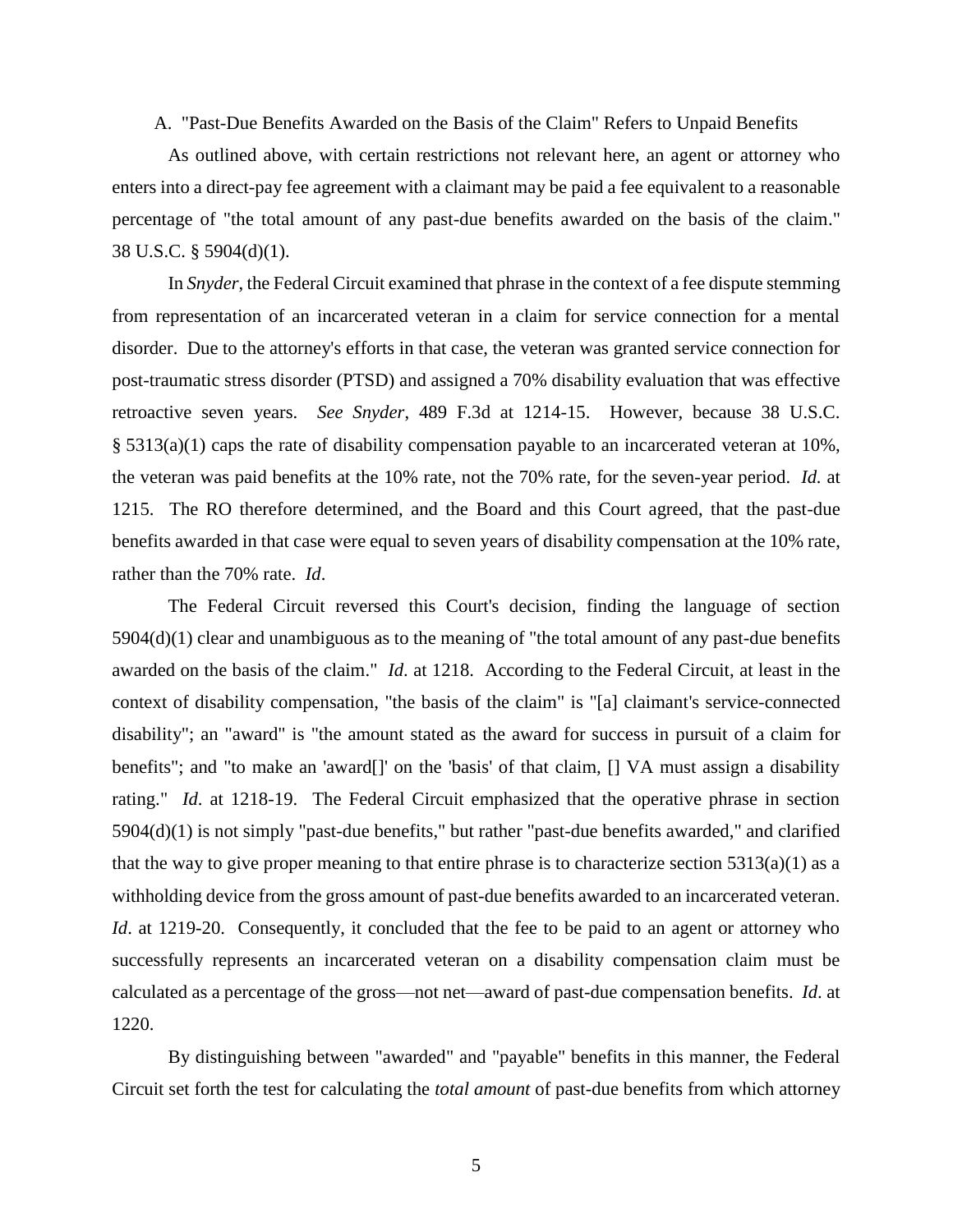fees could be paid pursuant to a direct-pay fee agreement. But for our purposes here, the Federal Circuit also made an additional important conclusion about what constitutes a *past-due* benefit in the first place—namely, it held that the "'total amount of any past-due benefits awarded on the basis of the claim' is the sum of each month's unpaid compensation—as determined by the claimant's disability rating—beginning on the effective date and continuing through the date of the award." *Id*. at 1218. Thus, the Federal Circuit essentially equated past-due with unpaid, meaning that, for there to be payment of attorney fees out of the past-due benefits awarded on the basis of the claim, there must first be an award of past-due benefits that were unpaid or owed to the claimant from which those fees could be paid. *Id*.

Eight years after *Snyder*, the Federal Circuit revisited the meaning of section 5904(d)(1) in a non-precedential decision, *Jackson v. McDonald*. In *Jackson*, an attorney with a direct-pay fee agreement successfully represented a veteran in claims for service connection for several orthopedic disabilities. 635 Fed.App'x. at 859. After the Board granted those claims and remanded to the RO for assignment of disability evaluations and effective dates, the veteran died. *Id*. However, the RO was not notified of his death until after it had signed a rating decision setting the evaluations and effective dates for those service-connected disabilities, resulting in substantial past-due benefits that were eventually paid to the veteran's surviving spouse via an accruedbenefits claim. *Id*. When the veteran's attorney sought his fee from VA per the terms of the directpay fee agreement, the Board denied him payment because the veteran had died before the RO issued its decision and he had not contracted with the veteran's surviving spouse to represent her in the accrued-benefits claim. *Id*. at 859-60. This Court affirmed the Board's decision on a slightly different ground: namely, that VA had not awarded any past-due benefits to the veteran before his death. *Id*. at 860.

The Federal Circuit disagreed, concluding that the RO awarded past-due benefits on the veteran's claim when it completed the "non-mechanical judgments" of assigning evaluations and effective dates for his service-connected orthopedic disabilities. *Id*. at 861-62. The Federal Circuit held that money need not have actually been paid to a claimant to constitute an "award" of pastdue benefits. *Id*. at 862. The Federal Circuit did not, however, disturb *Snyder's* notion that a necessary prerequisite for the payment of attorney fees under section 5904(d)(1) was an award of benefits that were, in fact, past-due.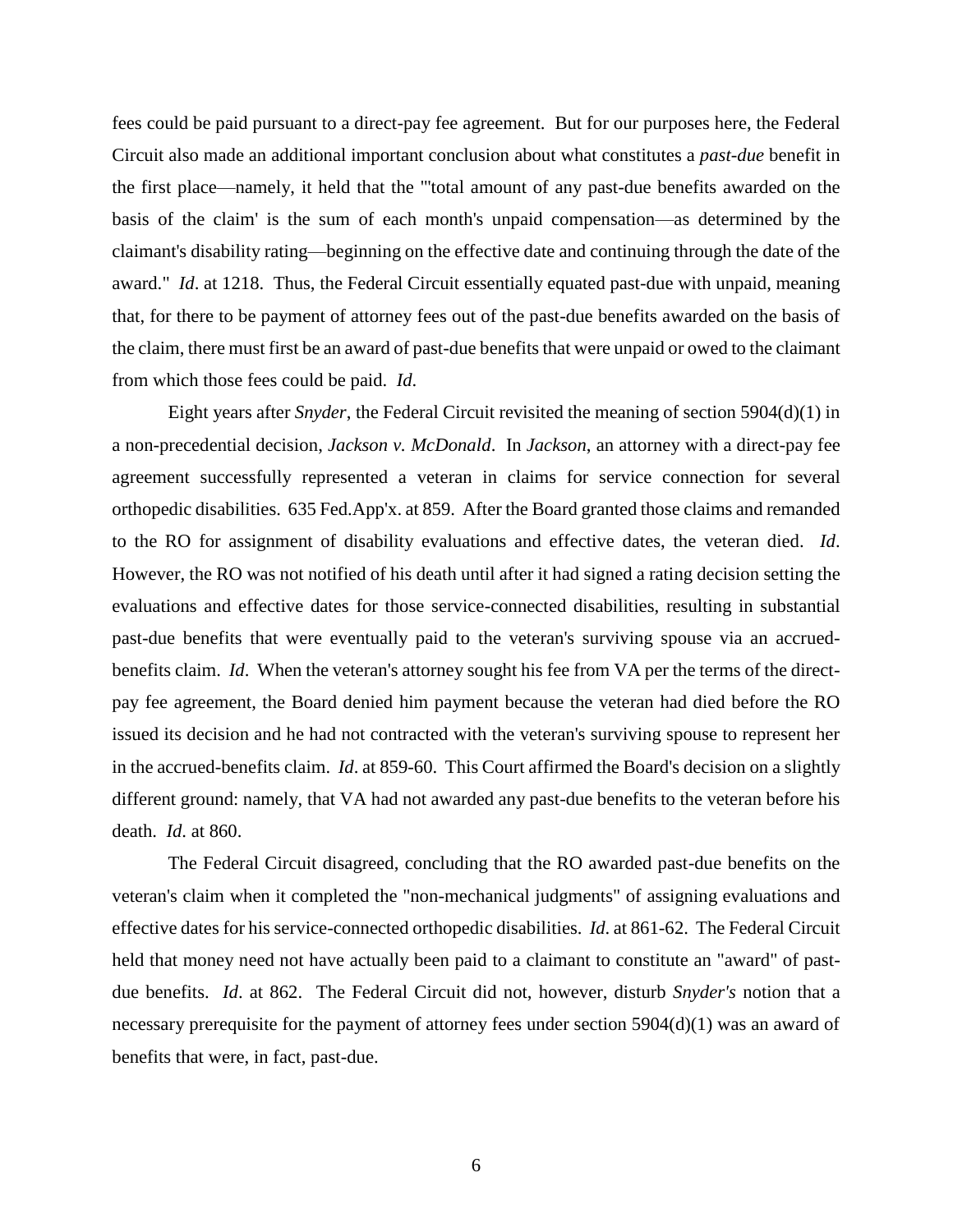Taken together, *Snyder* and *Jackson* teach that, for the purposes of determining an agent's or attorney's fee under a direct-pay fee agreement, "the total amount of any past-due benefits awarded on the basis of the claim" does not depend on the amount ultimately payable to the claimant. Instead, the amount of "benefits awarded on the basis of the claim" is determined by VA when the claim is granted and is not affected by an impediment to payment like the statutory bar in *Snyder* or the veteran's death in *Jackson*. Section 5904(d)(1) also makes clear, however, that the source of an agent's or attorney's fee under a direct-pay fee agreement is "the total amount of any *past-due* benefits," which, per *Snyder*, means the total amount of benefits that were "unpaid" or owed to the claimant. 489 F.3d at 1218 (emphasis added). In other words, attorney fees can only be paid, pursuant to a direct-pay fee agreement under section 5904(d)(1), out of those benefits that were past-due.

### B. Application to the Present Case

The foregoing principles dictate that the Court find for the Secretary. Mr. Gumpenberger's theory of the case is that, for section  $5904(d)(1)$  purposes, the past-due benefits awarded in an action challenging an overpayment debt is the total amount of the overpayment debt itself, regardless of the fact that VA had only collected part of the erroneous overpayment debt from the veteran. This argument is fatally flawed because it reads the term "past-due" out of the statute.

As an initial matter, the Court agrees with Mr. Gumpenberger that the "claim" in this case was Mr. Graham's challenge to the validity of the overpayment debt and that the "basis" of that claim was the RO's underlying fugitive felon determination. Appellant's Br. at 4-5; *see* 38 C.F.R. § 20.3(e) (2018) (defining "claim" to include "the defense of a proposed agency adverse action concerning benefits"). We also agree that the "benefit" that accrued from success on that claim was restoration of the veteran's status as not a fugitive felon, which in turn resulted in invalidation of the overpayment debt that VA had been recouping. Appellant's Br. at 4-5; *see* 38 C.F.R. § 20.3(f) (defining "benefit" to include "status, entitlement to which is determined under laws administered by [VA] pertaining to veterans and their dependents and survivors").

But this is where our agreement with Mr. Gumpenberger ends. Although VA changed Mr. Graham's status by determining he was not a fugitive felon, resulting in \$199,158.70 of debt relief, no award in that amount was made out of "past-due benefits," as required by section 5904(d)(1), because the overpayment debt itself was not "unpaid" or owed to Mr. Graham upon its invalidation. *See Snyder*, 489 F.3d at 1218 (equating "past-due" with "unpaid"). To the contrary, \$199,158.70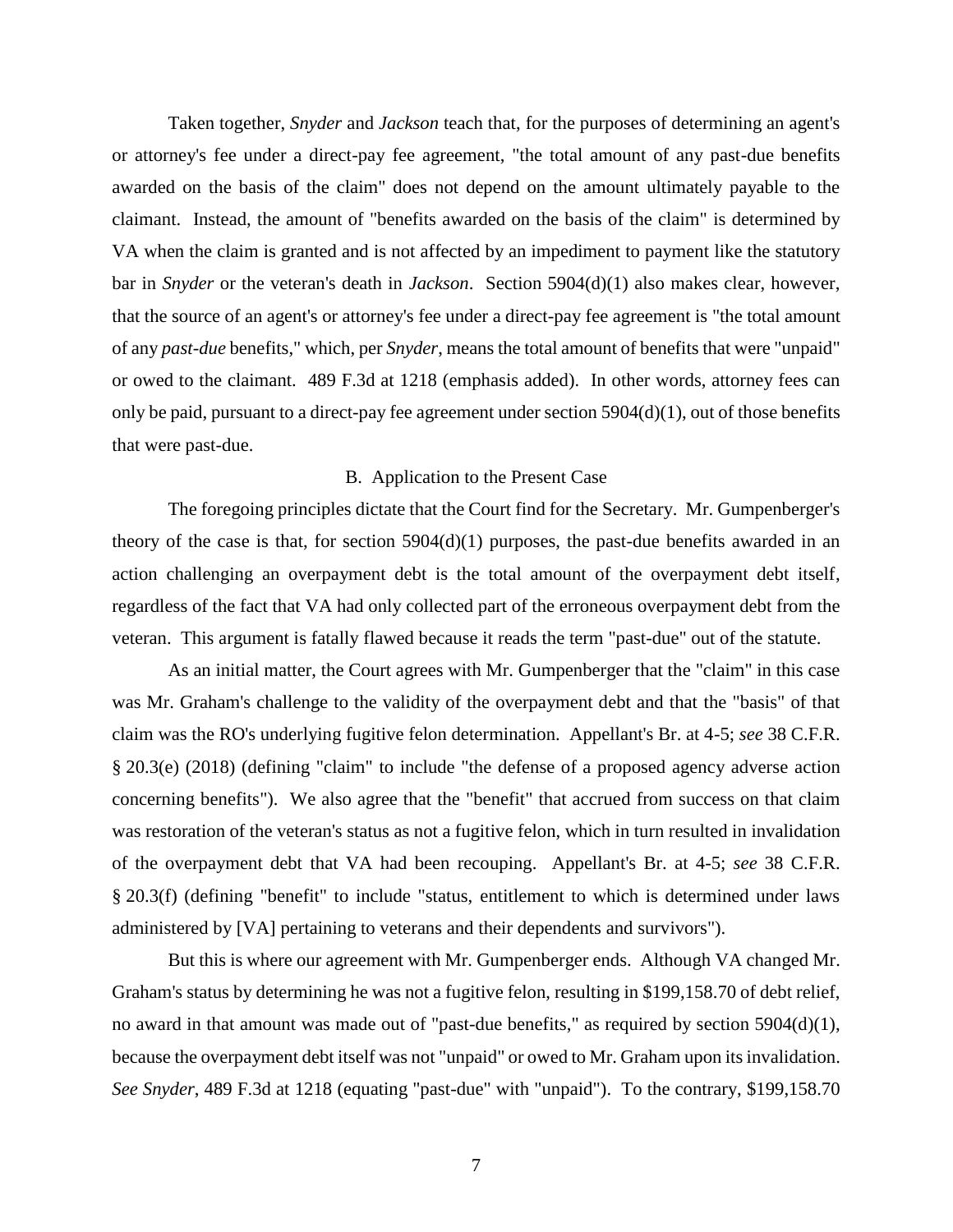equals the total amount of monthly disability compensation that was already *actually paid* to the veteran between December 27, 2001, and February 4, 2009, before the debt was created.<sup>4</sup> The RO's finding that Mr. Graham was a fugitive felon during that period, and its subsequent creation of the overpayment debt against him, initially obliged the veteran to repay the \$199,158.70 that VA had previously paid to him. When the Board invalidated the debt, VA did not owe Mr. Graham another \$199,158.70; rather, it owed him \$65,464, the amount it had wrongfully recouped from him. Per *Snyder*, 489 F.3d at 1218, it is this lower amount of "unpaid" and owed benefits— \$65,464—not the higher amount of the full invalidated debt that had been paid to Mr. Graham between 2001 and 2009—\$199,158.70—that constitutes the total amount of past-due benefits awarded on the basis of his claim.

To hold otherwise would be to ignore Congress's clear mandate that the fees to be paid to an agent or attorney pursuant to a valid direct-pay fee agreement must come from *past-due* benefits awarded, not merely the benefits awarded, on the basis of the claim. *See id*. at 1216 (noting that section 5904(d) "limits the source" of payable fees to the *past-due* benefits awarded). If Congress had intended the construction advocated by Mr. Gumpenberger, it could have omitted "past-due" from section 5904(d)(1). *See Ransom v. FIA Card Services, N.A.*, 562 U.S. 61, 70 (2011); *Golz v. Shinseki*, 590 F.3d 1317, 1321 (Fed. Cir. 2010). But since Congress included that term, we must give it meaning. *See Leocal v. Ashcroft*, 543 U.S. 1, 12 (2004) (directing that reviewing courts "must give effect to every word of a statute wherever possible"); *TRW Inc. v. Andrews*, 534 U.S. 19, 31 (2001) ("It is 'a cardinal principle of statutory construction' that 'a statute ought, upon the whole, to be so construed that, if it can be prevented, no clause, sentence, or word shall be superfluous, void, or insignificant.'" (quoting *Duncan v. Walker*, 533 U.S. 167, 174 (2001))). In accepting the Secretary's interpretation of section 5904(d)(1)—that "the total amount of any pastdue benefits awarded on the basis of the claim" challenging the validity of an overpayment debt means the total amount of disability compensation erroneously recouped prior to invalidation of the debt—the Court gives meaning to both the terms "awarded" *and* "past-due," thereby avoiding an interpretation that would unnecessarily render the latter term superfluous. *See Freeman v.* 

<sup>4</sup> That payment had occurred is self-evident: an overpayment debt only exists when VA has paid more to a beneficiary than he or she is entitled to. *See* 38 C.F.R. § 1.962 (2018) (defining "overpayment" as "those benefit payments made to a designated living payee or beneficiary in excess of the amount due or to which such payee or beneficiary is entitled").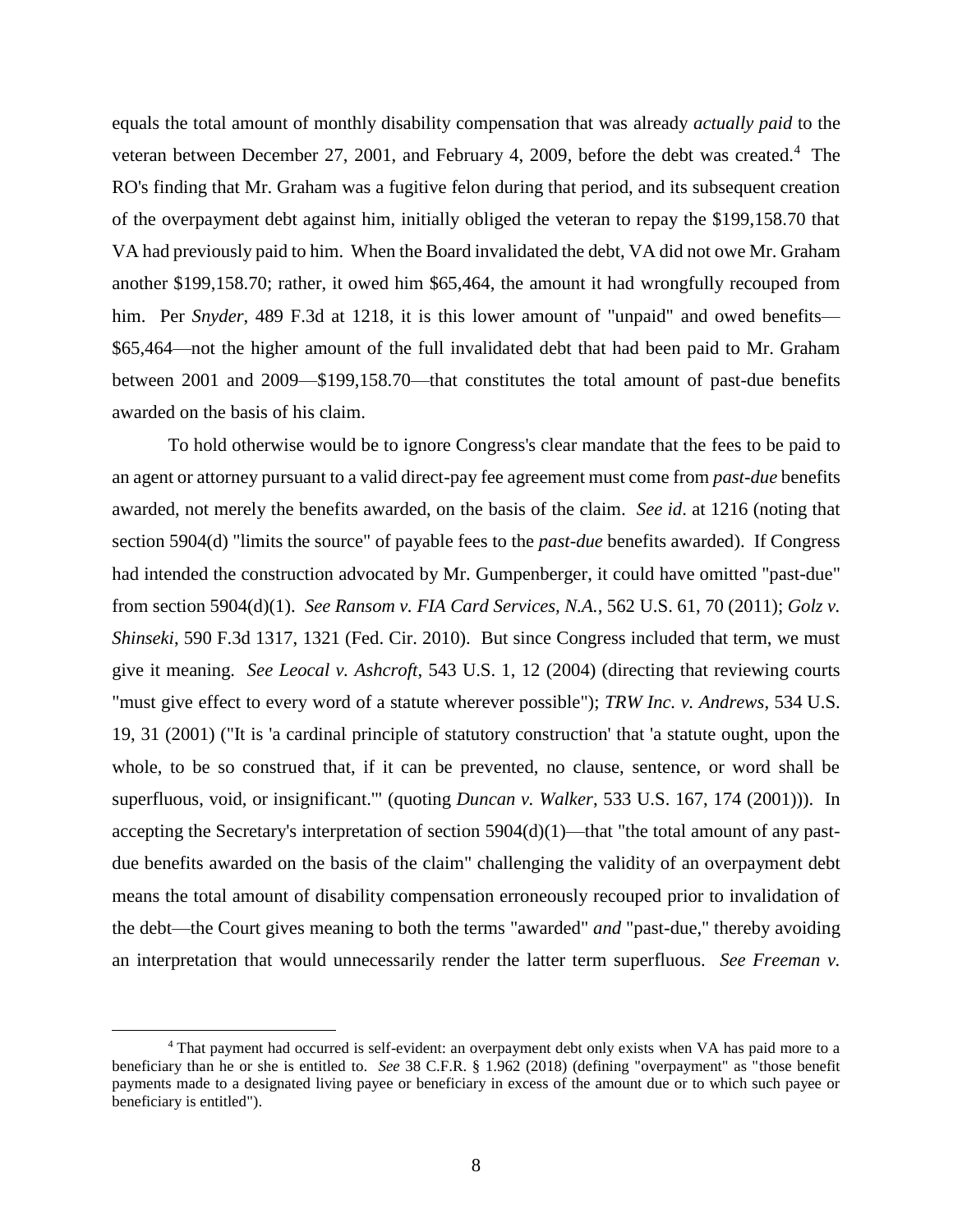*Quicken Loans, Inc.*, 566 U.S. 624, 635 (2012) (noting that the canon against surplusage favors the interpretation that avoids reading terms out of a statute).

None of Mr. Gumpenberger's arguments for a contrary interpretation is availing. First, although he is correct that the Federal Circuit has held that "award" in section 5904(d) means "the amount stated as the award for success in pursuit of a claim for benefits," *Snyder*, 489 F.3d at 1219, and VA has, at times, characterized the award in this case as the total amount of the invalidated overpayment debt, *see, e.g.*, R. at 142-43, 150, those characterizations do not change the fact that invalidation did not result in a *past-due* benefit equal to the total amount of the overpayment debt. 5 Absent the award of a *past-due* benefit of \$199,158.70, there is simply no statutory basis for Mr. Gumpenberger to receive 20% of that amount.

To the extent that Mr. Gumpenberger's argument that VA early on characterized the award as \$199,158.70 is premised on equitable estoppel or another related, albeit unidentified, legal theory, he has failed to show that equitable estoppel is available against the Government, *see Rosenberg v. Mansfield*, 22 Vet.App. 1, 5 (2007) ("The Supreme Court has held that the Appropriations Clause of the Constitution, U.S. Const. art. I, § 9, cl. 7, precludes the judiciary from ordering an award of public funds to a statutorily ineligible claimant on the basis of equitable estoppel." (citing *OPM v. Richmond*, 496 U.S. 414, 430 (1990)), *aff'd sub nom. Rosenberg v. Peake*, 296 Fed.App'x. 53 (Fed. Cir. 2008); that equitable estoppel is warranted in this case, *see Lyng v. Payne*, 476 U.S. 926, 935 (1986) ("[E]ven assuming that principles of equitable estoppel ever applied against the Government, 'a private party surely cannot prevail [on that theory] without at least demonstrating that the traditional elements of estoppel are present.'" (quoting *Heckler v. Comm. Health Serv. of Crawford Cty., Inc.*, 467 U.S. 51, 61 (1984))); or that he otherwise detrimentally relied on VA's characterization of the "award" such that VA would be prohibited from determining a different amount of past-due benefits awarded on the basis of Mr. Graham's claim, *see Gazaille v. McDonald*, 27 Vet.App. 205, 211-12 (2014) (considering and rejecting equitable estoppel and other related theories where detrimental reliance was not shown).

Second, contrary to Mr. Gumpenberger's contention, Appellant's Br. at 6, affirming the Board decision in this case would not allow the total amount of past-due benefits awarded on the

<sup>&</sup>lt;sup>5</sup> The Court notes that, in the April 2014 fee decision, the RO correctly identified the \$65,464 that was erroneously recouped from Mr. Graham as the total amount of past-due benefits awarded on the basis of his claim. R. at 133.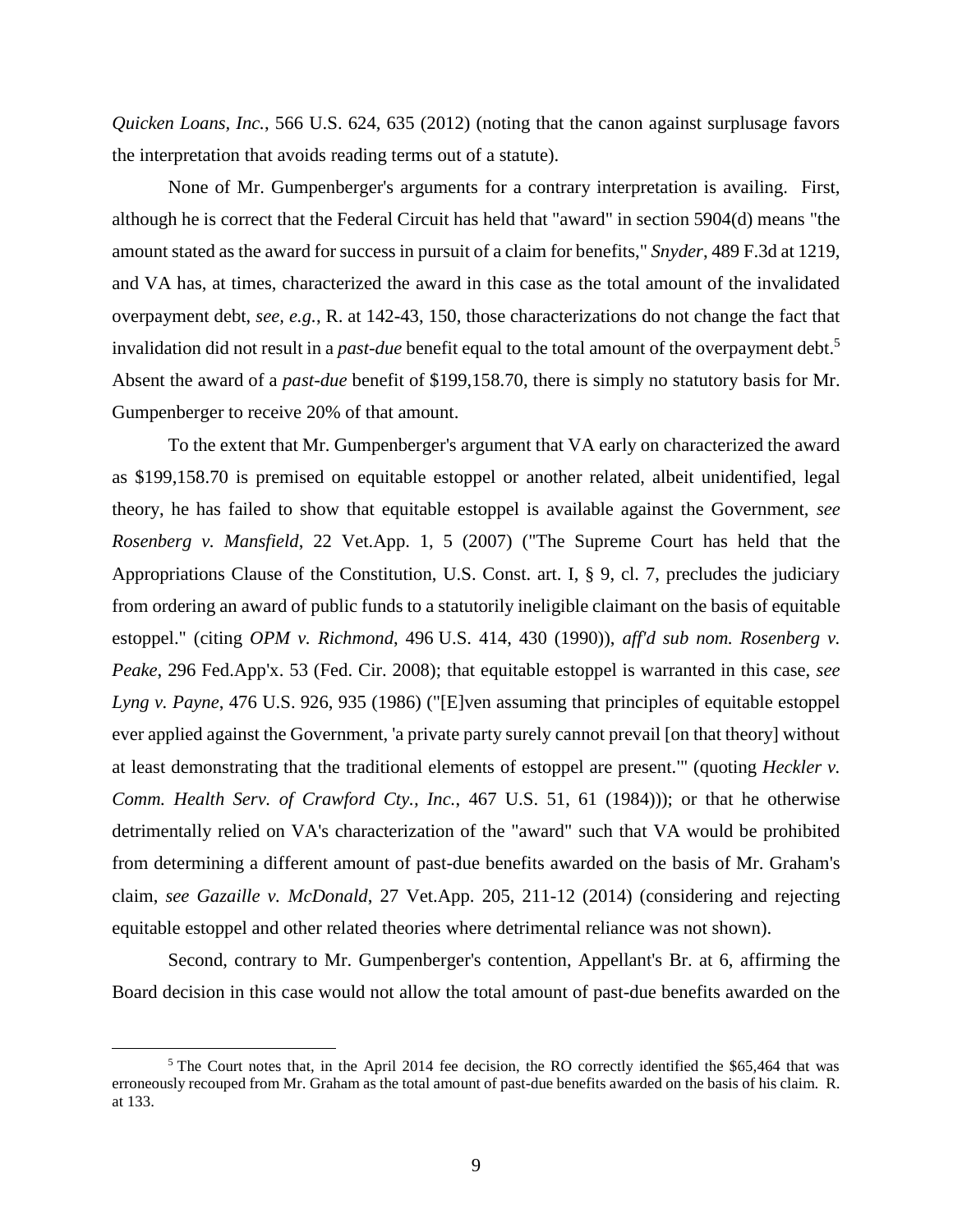basis of this type of claim to "change from time to time even with regard to the same veteran" in violation of *Snyder*, 489 F.3d at 1218. Unlike in *Snyder*, where this Court's erroneous interpretation of section 5904(d)(1) would have resulted in a different total amount of past-due benefits to the veteran depending on whether he was incarcerated (calculated at the 10% rate) or not (calculated at the 70% rate), *id*., any past-due benefits awarded when VA invalidates an overpayment debt is set and static as to that claimant once VA ends recoupment. The amount of past-due benefits awarded does not change. Although it is true that the past-due benefits awarded to Mr. Graham would have been different if VA had recouped from him a different amount of compensation, the past-due benefits awarded to him would remain equal to the amount recouped and not be dependent on any future contingency, as was the case in *Snyder*.

Thus, any variance in past-due benefits awarded in this case would not constitute impermissible variance with respect to the same claimant in violation of *Snyder*, as Mr. Gumpenberger contends. Appellant's Br. at 6. Rather, any variance is the unavoidable consequence of the length of time it takes for VA to decide whether a debt is invalid. In this regard, past-due benefits for section 5904(d) purposes accrue in the same manner as retroactive disability compensation benefits; both are dependent, for better or worse, on the speed of VA claims processing. This interdependence is not what troubled the Federal Circuit in *Snyder* and, thus, provides no support for Mr. Gumpenberger's interpretation of section 5904(d)(1).

## C. Other Matters

The Court recognizes that tying the amount of past-due benefits awarded on the basis of a claim challenging the validity of an overpayment debt to the amount erroneously recouped by VA prior to invalidation of the debt could result in an agent or attorney not being entitled to a fee under a direct-pay fee agreement, despite securing success on the claim, where no recoupment occurred. That possibility does not, however, change our analysis in this case. Instead, what it highlights is the risk and perhaps the inappropriateness of using a direct-pay fee agreement in a claim, such as Mr. Graham's, where successful representation of a claimant would not necessarily result in an award of past-due benefits. Although direct-pay fee agreements may be the predominant fee agreement used in veterans benefits cases, the Secretary has broadly authorized agents and attorneys to enter into other types of fee agreements, including ones "based on a fixed fee, hourly rate, a percentage of benefits recovered, or a combination of such bases." 38 C.F.R. § 14.636(e). It is only when an agent or attorney desires VA assistance in enforcing a fee agreement via